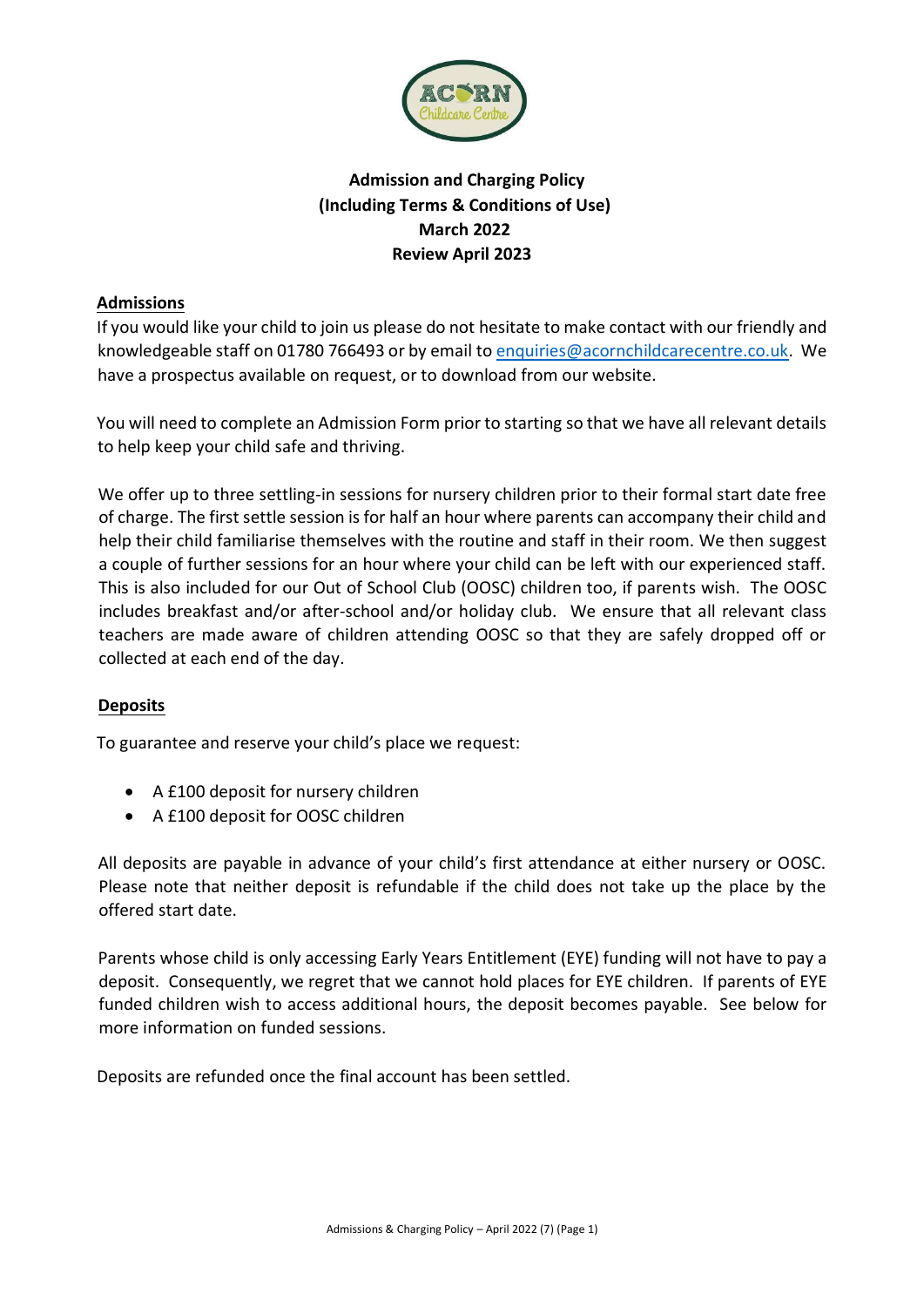#### **Bookable Sessions**

| <b>Sessions</b>                                                                | <b>Sessions Times</b> | Cost   |  |  |  |  |  |
|--------------------------------------------------------------------------------|-----------------------|--------|--|--|--|--|--|
| Little Acorns (aged 6 weeks-2 years) all year round                            |                       |        |  |  |  |  |  |
| Busy Bunnies Early including a light                                           | 07:30-08:00           | £2.88  |  |  |  |  |  |
| breakfast                                                                      |                       |        |  |  |  |  |  |
| Busy Bunnies late including a light                                            | 08:00-09:00           | £5.75  |  |  |  |  |  |
| breakfast                                                                      |                       |        |  |  |  |  |  |
| Morning session including a light snack                                        | 09:00-12:00           | £17.25 |  |  |  |  |  |
| Afternoon session                                                              | 12:00-15:00           | £17.25 |  |  |  |  |  |
| Tea Time including a light snack                                               | 15:00-16:30           | £8.63  |  |  |  |  |  |
| Night Owl                                                                      | 16:30-18:00           | £8.63  |  |  |  |  |  |
| Super Seedlings (aged 2-3 years) all year round                                |                       |        |  |  |  |  |  |
| Busy Bunnies late including a light<br>breakfast                               | 07:30-08:00           | £2.82  |  |  |  |  |  |
| Busy Bunnies Early including a light<br>breakfast                              | 08:00-09:00           | £5.65  |  |  |  |  |  |
| Morning session including a light<br>snack                                     | 09:00-12:00           | £16.95 |  |  |  |  |  |
| Afternoon session                                                              | 12:00-15:00           | £16.95 |  |  |  |  |  |
| Tea Time including a light snack                                               | 15:00-16:30           | £8.47  |  |  |  |  |  |
| Night Owl                                                                      | 16:30-18:00           | £8.47  |  |  |  |  |  |
| Great Oaks and Mighty Oaks (aged 3-5 years) all year round/term time           |                       |        |  |  |  |  |  |
| Busy Bunnies Early including a light                                           | 07:30-08:00           | £2.82  |  |  |  |  |  |
| breakfast                                                                      |                       |        |  |  |  |  |  |
| Busy Bunnies Early including a light                                           | 08:00-09:00           | £5.65  |  |  |  |  |  |
| breakfast                                                                      |                       |        |  |  |  |  |  |
| Busy Bunnies late including a light                                            | 09:00-12:00           | £16.95 |  |  |  |  |  |
| breakfast                                                                      |                       |        |  |  |  |  |  |
| Afternoon session                                                              | 12:00-15:00           | £16.95 |  |  |  |  |  |
| Tea Time including a light snack                                               | 15:00-16:30           | £8.47  |  |  |  |  |  |
| Night Owl                                                                      | 16:30-18:00           | £8.47  |  |  |  |  |  |
| N.B. Costs vary per room due to required staffing ratios                       |                       |        |  |  |  |  |  |
| Breakfast and After-School Club (4-11 years) term time only                    |                       |        |  |  |  |  |  |
| Early Bird Breakfast Club including a                                          | 07:30-start of school | £5.50  |  |  |  |  |  |
| light breakfast                                                                |                       |        |  |  |  |  |  |
| Night Owl Afterschool Club including a                                         | End of school-18:00   | £13.20 |  |  |  |  |  |
| light snack                                                                    |                       |        |  |  |  |  |  |
| Holiday Club – (4-11 years from any primary school) holidays & INSET days only |                       |        |  |  |  |  |  |
| Full day session including a<br>light                                          | 0730-18:00            | £39.60 |  |  |  |  |  |
| breakfast and a light tea                                                      |                       |        |  |  |  |  |  |
| Short day session                                                              | 0900-1500             | £26.40 |  |  |  |  |  |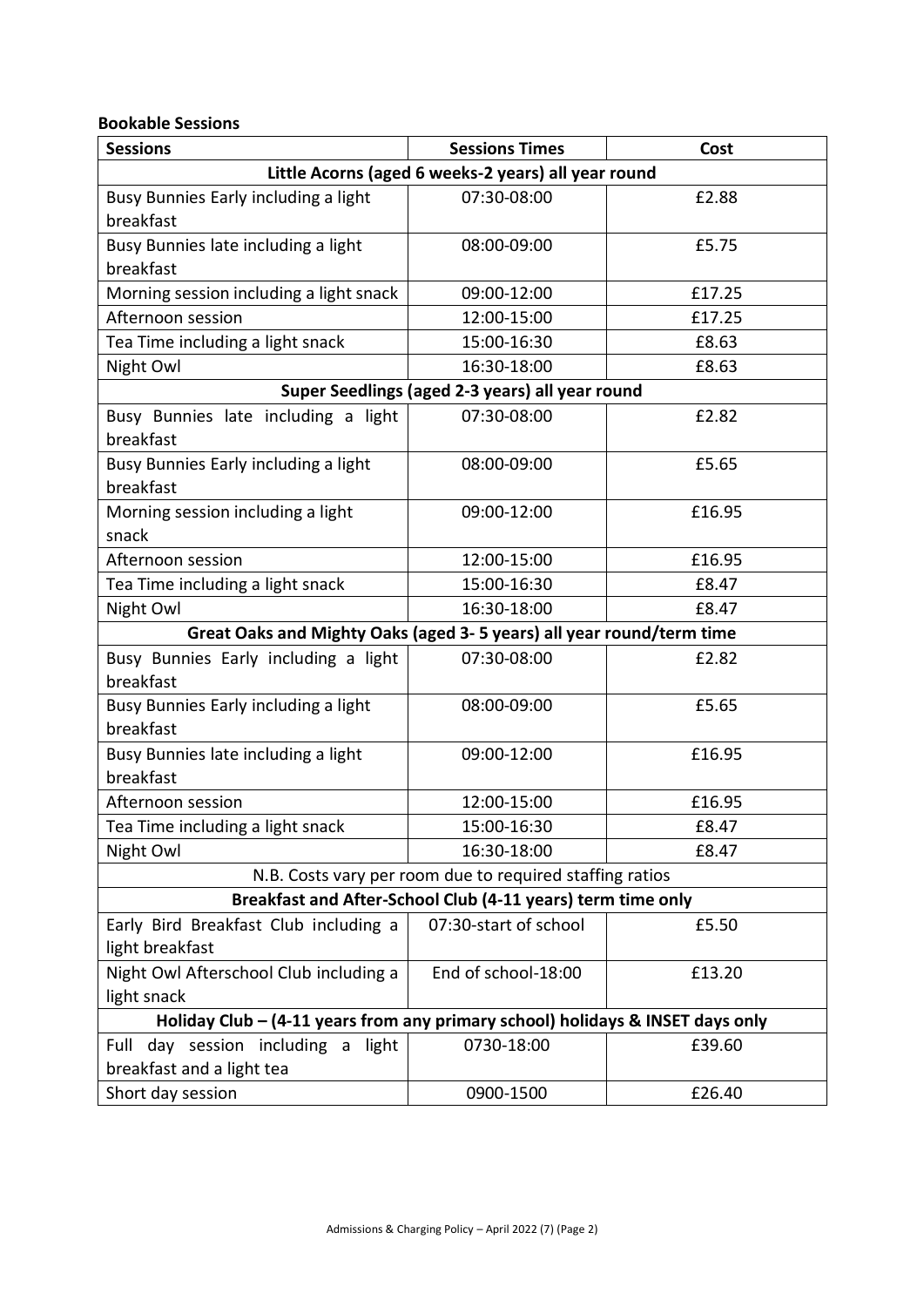Please note that Holiday Club is only available to school-aged children i.e. from when the child has actually started school and not when they leave nursery. Pre-school children are welcome to book additional sessions in nursery over the summer if required.

## **Waiting List**

We maintain a waiting list for nursery places ensuring that parents/carers are informed when spaces become available. At that point, we will contact you to arrange payment of your deposit to secure your child's space.

## **Included Activities and Food**

At the Centre, we also provide a number of regular and special activities which are provided fully inclusive of your fees. These may include:

- Funercise
- Bikeability
- Dance
- Languages
- Mini Me Fitness

There is an extensive list of activities for After-School Club (ASC) including:

- Football
- Sewing and craft
- Curling
- Goal Ball
- Netball
- Baking
- Multi sports
- Homework club

A light breakfast and tea are offered to children attending Breakfast Club (BC) and ASC, which are included in the price. There is no discount available for children who do not eat the food on offer but we find that invariably, after a busy day at school, the children need a little something to refuel. Children must be at Breakfast Club by no later than 0815 to access breakfast. The light tea is offered to all children at the end of their school day but is not intended to replace their evening meal. We try to encourage all children to have something to eat particularly if they are wishing to engage in physical activity. In addition, we are careful to accommodate any food allergies or dietary requirements.

For Holiday Club (HC), all activities are included such as sports, cooking, sewing and craft. Each week of the holiday has a theme and activities are planned around this. There is also an option during some holidays to book sessions with external providers, at their daily rate. Full details of these offerings are included on the Holiday Club booking form which is sent out termly to all children, not only those at Malcolm Sargent Primary School but also all other local primary schools. Children should bring all other food, snacks and drinks for the day, other than when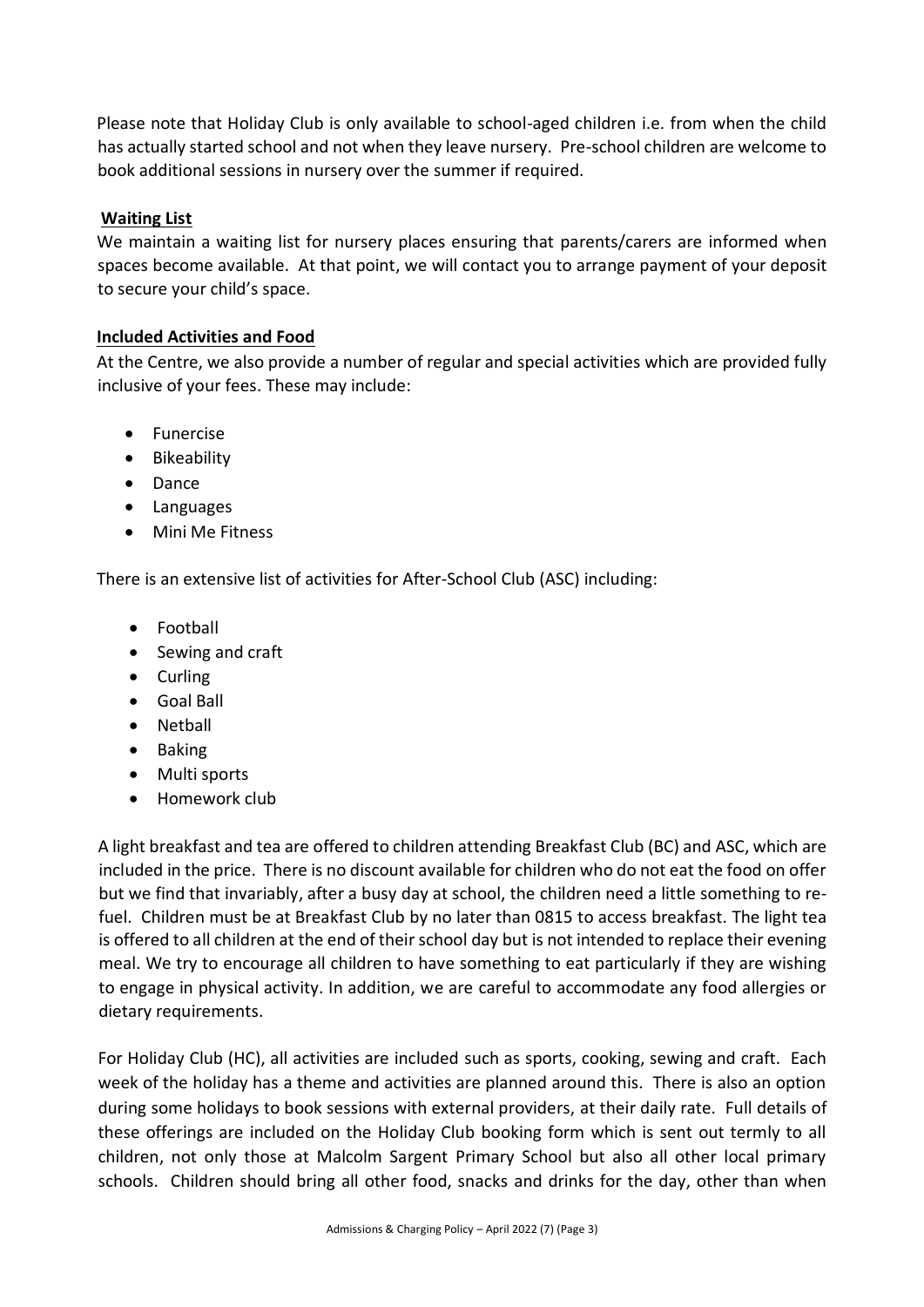attending BC and ASC when a light breakfast and tea are included. There is also easy access daily to fresh drinking water.

### **Additional Charges**

Parents whose children are attending nursery may either provide their own, healthy, packed lunch for their child or alternatively they may order a hot meal. Meals are freshly cooked each day on the school site, following [School Food Standard guidelines](https://www.googleadservices.com/pagead/aclk?sa=L&ai=DChcSEwioxaHAueTtAhWk7-0KHQAYAosYABAAGgJkZw&ae=2&ohost=www.google.com&cid=CAASE-RosRTKPqia5qvcTz2KEXjgKfo&sig=AOD64_304mc_RtpCyZrrmugsimev7FZWug&q&adurl&ved=2ahUKEwjsoZvAueTtAhUwVBUIHaZMCpoQ0Qx6BAgVEAE) and are transported to the nursery at lunch time. Costs for a hot lunch for all nursery children will be £2.40 each day from 1 September 2020. The meal comprises two courses with milk, water, fresh fruit and homemade bread. Orders will need be placed via a personal School Grid application. Should you chose for your child to have a hot meal, please speak with the Acorn admin team and they will organise an account for you and provide further detail on menus and how to order. Please note that hot meals are only available during term time. Packed lunches will need to be provided during holidays.

## **Funded Sessions**

Early Years Entitlement (funded) places will be offered in accordance with the Code of Practice for Local Authorities on Delivery of Free Early Years Provision for 2, 3 and 4-year olds (September 2010) and the local conditions identified within the Early Years Provider Agreement.

We are unable to claim Early Years Entitlement funding on your behalf. Parents should note that even if your child is eligible for funded sessions, you will remain personally liable for the cost of sessions attended by your child until we have received your fully completed Parent Declaration Early Years Entitlement Form (attached to this pack) and your funding claim has been processed by Lincolnshire County Council and validated by us. If you are applying for Early Years Entitlement funding, please visit the website at [www.childcarechoices.gov.uk](http://www.childcarechoices.gov.uk/) for information on how to make your application for funding and for reapplying.

Parents whose child is only accessing Early Years Entitlement (EYE) funding will not have to pay a deposit. We regret that we cannot hold places for EYE children. If parents of EYE funded children wish to access additional hours, the deposit becomes payable. We are pleased to offer term time only, funded places at Acorn Childcare Centre. We are happy to apply EYE funding to all eligible sessions after 8am. EYE funding cannot be claimed for our 7.30-8am session and this will be payable if required.

Funding calendars are available to explain how funding is delivered. These can be obtained by the office or are located on the Acorn website. We offer 15 hours of universal funding for term time children, 12 hours if stretched over the year; and 30 hours of universal funding (if eligible) for extended sessions, 24 hours a week if stretched over the year.

#### **Ad Hoc Sessions**

As long as there is space, and an Admission Form has been completed, you will be able to book your child onto ad hoc sessions. To do this, you will need to contact the Acorn Centre office. We are pleased to accept ad hoc sessions subject to availability. Please do contact us with your enquiries as we are often able to help.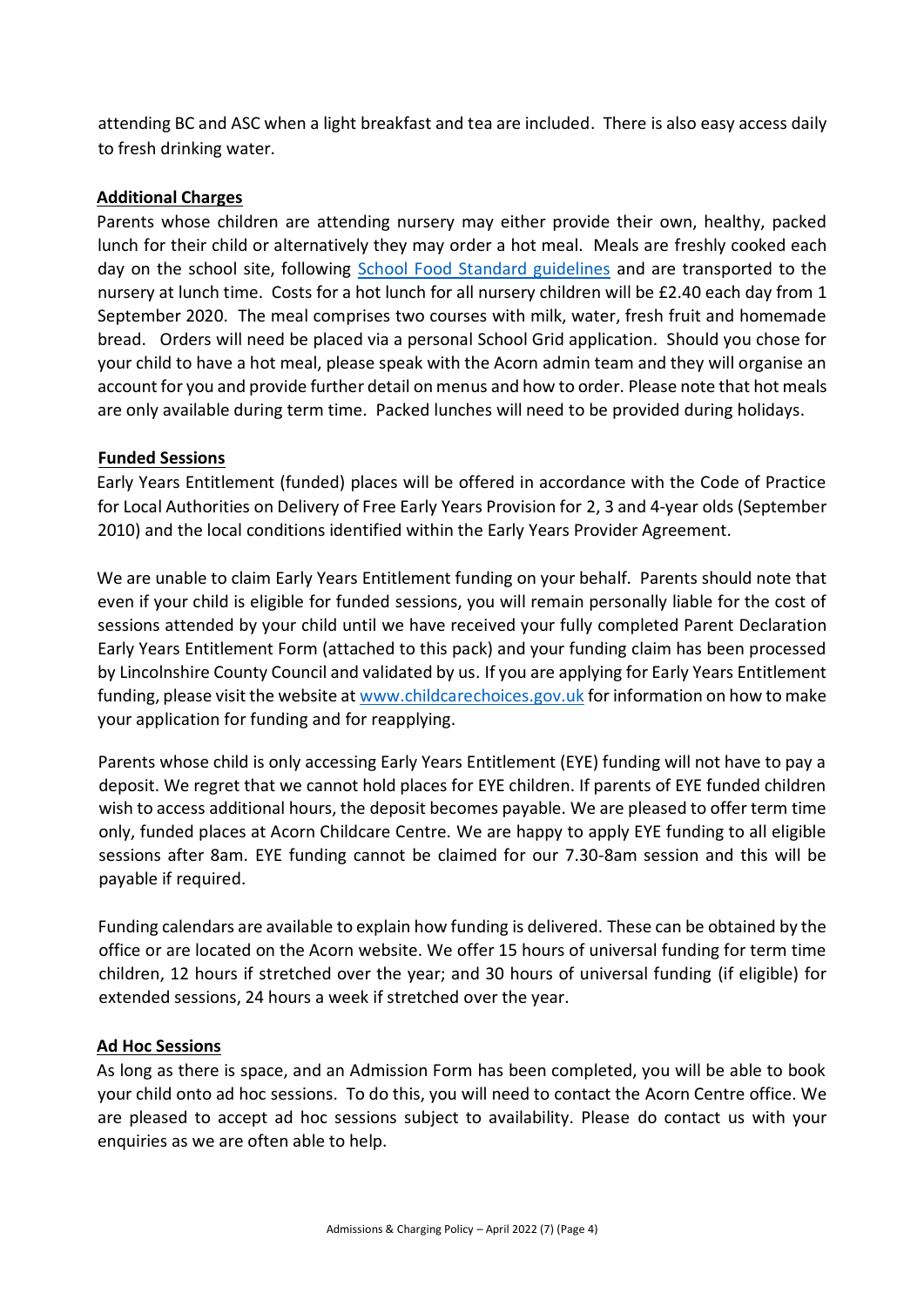# **Part Sessions**

Please note that even if you only require part of a session, you will still be charged for the whole session. This is because we have to provide sufficient staff to manage the needs and safety of your child. For instance, if you booked the Afternoon session but did not drop off your child until 12:30, you would still be charged for the entire session i.e. 12:00-15:00. This policy helps keep costs, and therefore charges to parents, as reasonable as possible.

Regrettably, due to staffing ratios, we are also unable to slide times of sessions, either way.

# **Nursery Session Cancellations**

We require one month's notice to cancel or change contracted nursery sessions, either chargeable or funded. Any changes made without notice will be chargeable. In accordance with our Attendance Policy, we ask that the Centre be contacted to notify staff of any child absence so that we can maintain accurate registers. You will still be charged for sessions booked as we have to provide sufficient staff to manage the needs and safety of your child.

## **OOSC Cancellations**

We ensure that every session booked for your child is fully staffed to the correct ratio of adults to children to ensure every child's safety and wellbeing. Accordingly, and once a session is booked, it is chargeable. A minimum of two working days' notice has to be given to us to change a session as below. If less than two working days' notice is given, we regret that you will still be charged for the session. Please note that sessions are still payable, even if your child cannot attend because of illness. OOSC applies to Breakfast Club, After-School Club and Holiday Club.

| Inform Acorn Childcare Centre via email to:<br>enquiries@acornchildcarecentre.co.uk |                                           |                                      |                                      |                                       |                                         |  |
|-------------------------------------------------------------------------------------|-------------------------------------------|--------------------------------------|--------------------------------------|---------------------------------------|-----------------------------------------|--|
|                                                                                     | Monday                                    | Tuesday                              | Wednesday                            | Thursday                              | Friday                                  |  |
| Cancelling<br><b>Breakfast</b><br>Club                                              | By 0730 on<br>the<br>previous<br>Thursday | By 0730 on<br>the previous<br>Friday | By 0730 on<br>the previous<br>Monday | By 0730 on<br>the previous<br>Tuesday | By 0730 on<br>the previous<br>Wednesday |  |
| Cancelling<br>Teatime or<br>Night Owl<br>Sessions                                   | By 1500 on<br>the<br>previous<br>Thursday | By 1500 on<br>the previous<br>Friday | By 1500 on<br>the previous<br>Monday | By 1500 on<br>the previous<br>Tuesday | By 1500 on<br>the previous<br>Wednesday |  |

# **Payment and Discounts**

Fees are invoiced monthly in arrears and payable within 15 days of receipt. Payment by bank transfer is preferred but cheques, payable to The Acorn Childcare Centre, are also accepted. The Centre prefers not to be receive cash but in the event that cash is the only option, a receipt is will be issued for all cash received. Cash must only be handed to the Centre office.

Statements and invoices are issued by email to the person(s) named as the Bill Payer on the Admission Form.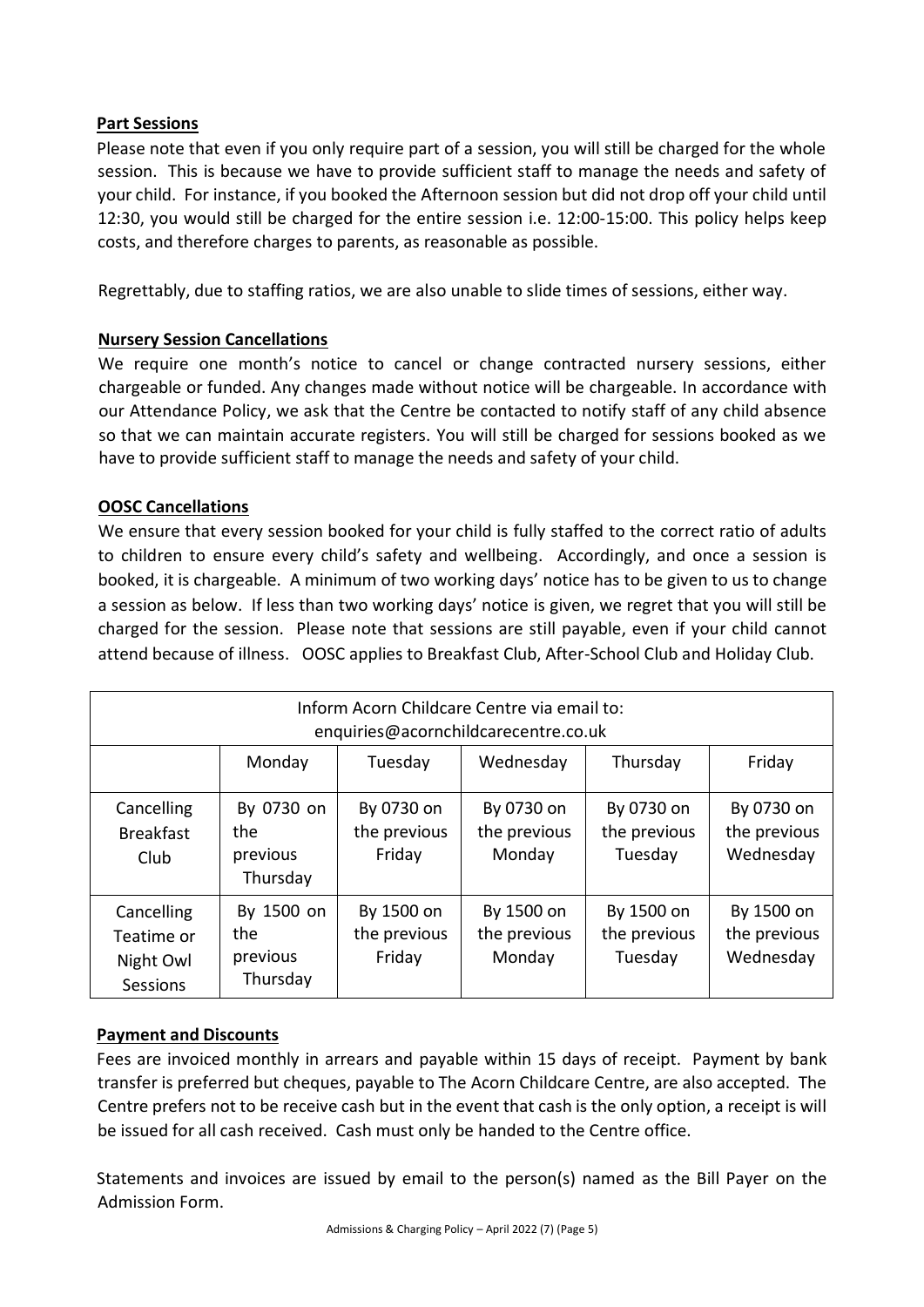A 10% discount is offered to children whose parents are employed by Malcolm Sargent Primary School or the Centre.

One 10% discount is available per family with more than more child attending the Centre, either in the nursery or the wrap around care. The 10% discount is applied to the youngest sibling's sessions. The discount will only be applied if:

1) The eldest child attends contracted sessions at wrap around care

2) The eldest child has contracted sessions within the nursery or sessions that exceed funded hours. I.e. if your eldest child comes to nursery on 2 or 3&4 funded hours only, the discount will not be applied.

All discounts are applicable only to contract sessions and not 'extras' such as netball, dance or ad hoc sessions booked.

## **Late Collection**

Being late can happen to all of us but in an emergency or if a parent/carer is likely to be late collecting their child, the parent/carer must inform the Centre by telephone as soon as possible. In the event of a late collection, the Centre will make a charge of £20 for each 30-minute period or part session in order to cover staff costs. For instance, if your child is collected at 18:35 the fee would be £40 per child. Please note that our staff will always stay and ensure that your child is looked after until proper collection.

# **In The Event Of Non-Payment of Fees:**

Prompt payment of fees helps all families by keeping our costs down. We recognise, however, that occasionally some parents/carers may experience financial difficulties. If this is the case, please contact us as soon as possible so that the Centre can arrange a suitable payment plan. All financial matters will be dealt with the utmost sensitivity and consideration and in confidence. The process, in the event of non-payment of fees, will be:

- The Manager will liaise with the parent/carer concerned.
- A payment plan will be established.
- Where there is no resolution or the plan is not adhered to the child's/children's place will be withdrawn and the deposit fee will be issued against the outstanding balance.
- As a last resort and to be fair to all users, legal action will be taken to recover fees if necessary.

#### **Tax Credits**

The Centre is registered with Ofsted and therefore, when appropriate, parents/carers are able to claim child tax credit in relation to their childcare costs.

#### **Childcare Vouchers**

The Centre is registered with, and accepts, childcare vouchers. Details are available on request from the Centre office. This is a great way to save money. Many employers offer this incentive, which enables you to pay for childcare tax-free, even scheduling your payments for you regularly, up to the Government's limit.